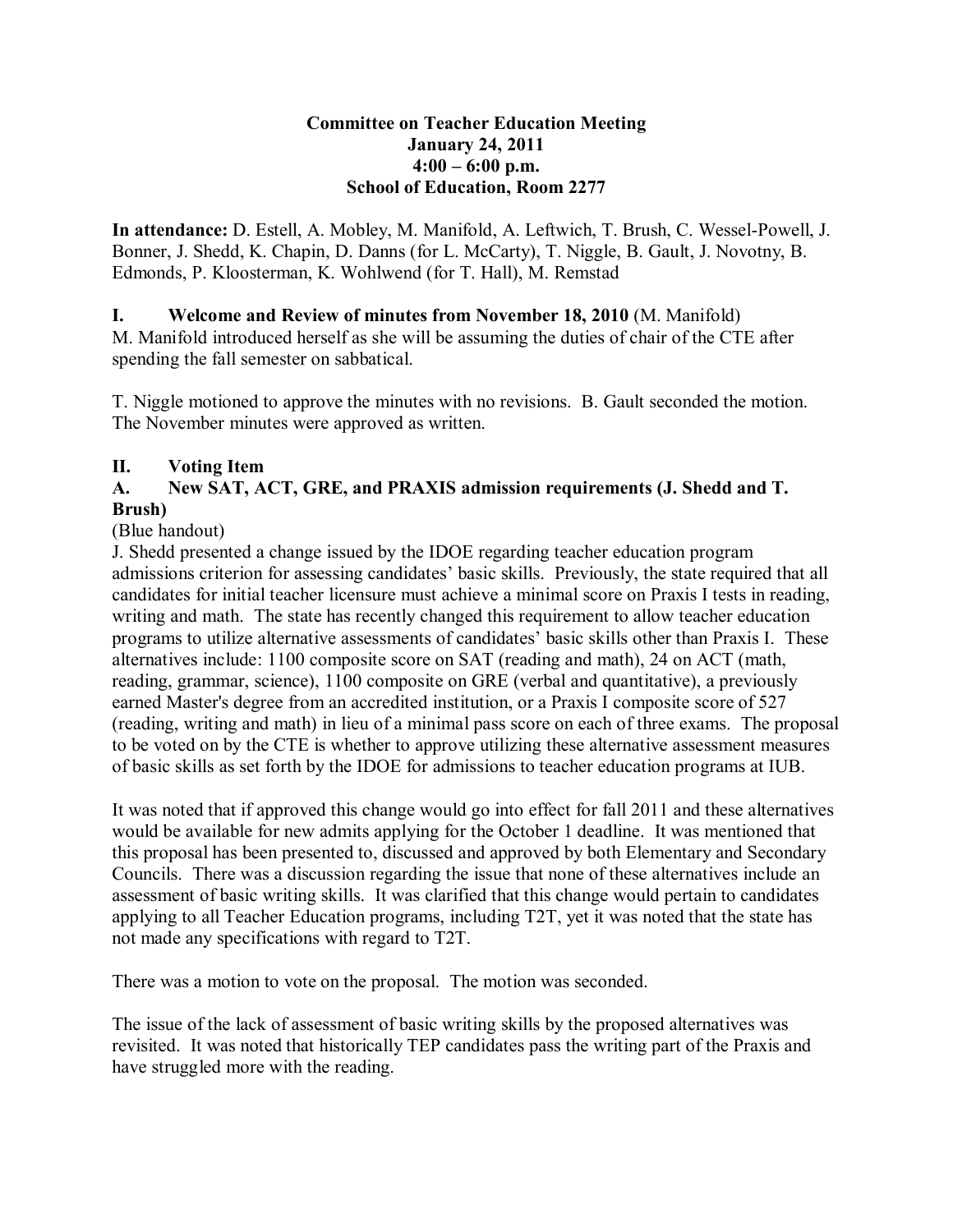There was a vote on the proposal. The proposal to utilize new admissions alternatives set forth by the IDOE for all Teacher Education programs beginning in fall 2011 was unanimously approved.

## **III. Information Item**

**A. Demo/Overview of Learning Connection use in teacher education (A. Leftwich)** (Purple handout, website: [https://learningconnection.doe.in.gov/Login.aspx?ret=/default.aspx\)](https://learningconnection.doe.in.gov/Login.aspx?ret=/default.aspx) The IDOE has created a free online resource called the "Learning Connection" in order to foster greater online community among teachers in Indiana. This website is envisioned to be a portal for teachers, administrators, school district officials, etc. throughout Indiana to access and utilize student achievement data collected by the state. As such, it may be beneficial for SoE faculty to consider how to incorporate this tool into the Teacher Education curriculum. A. Leftwich has piloted the use of the website with some of her W200 students, so T. Brush requested that she give a presentation to the CTE on the basics of Learning Connection and how it could be used in teacher education program courses. It is planned to present this information at upcoming meetings of the Elementary and Secondary Councils. Learning Connection trainers have come to IU and worked with the W200 students; these sessions were recorded and have been uploaded to the Learning Connection site to serve as training tutorials for other users throughout the state.

Learning Connection has three main purposes. It is a course management tool (similar to OnCourse), it is a means to collaborate with colleagues and search for lessons and instructional resources, and it provides users with the capacity to analyze student data. Higher Education institutions throughout the state have been granted access to the site in order to familiarize future teachers with this technology and how it can be utilized for data-driven decision-making.

A. Leftwich demonstrated how to search for a lesson that addresses a specific topic and content standard. She showed the user's ability to save resources and lessons to the site. It was noted that the users have the ability to rate the lessons, which is a feature that Learning Connection added based upon W200 students' feedback.

It was highlighted that this tool may be a means for teachers to access K-12 students' historical data. There was a discussion regarding how much of a "fad" this may be versus a long-term investment by the state. It was noted that even if this particular technology is replaced or changes (which always happens with technology), the students are gaining exposure to what is currently in place and thus learning how to utilize technological resources that are available, which should be transferrable skills whenever and wherever they will eventually be teaching. It was further mentioned that the Learning Connection prototype was being developed around 10 years ago, which seems to indicate long-term investment by the state in this technology. It was reiterated that IDOE sees this tool as an efficient way to provide access to assessment data to schools and teachers.

# **IV. Discussion Item**

### **A. Policy on distance education courses in teacher education** (J. Shedd)

### (Yellow handout)

The OTE has encountered issues regarding how to manage and respond to requests by students to take on-line/distance education courses. Currently, there is not a formal policy that addresses